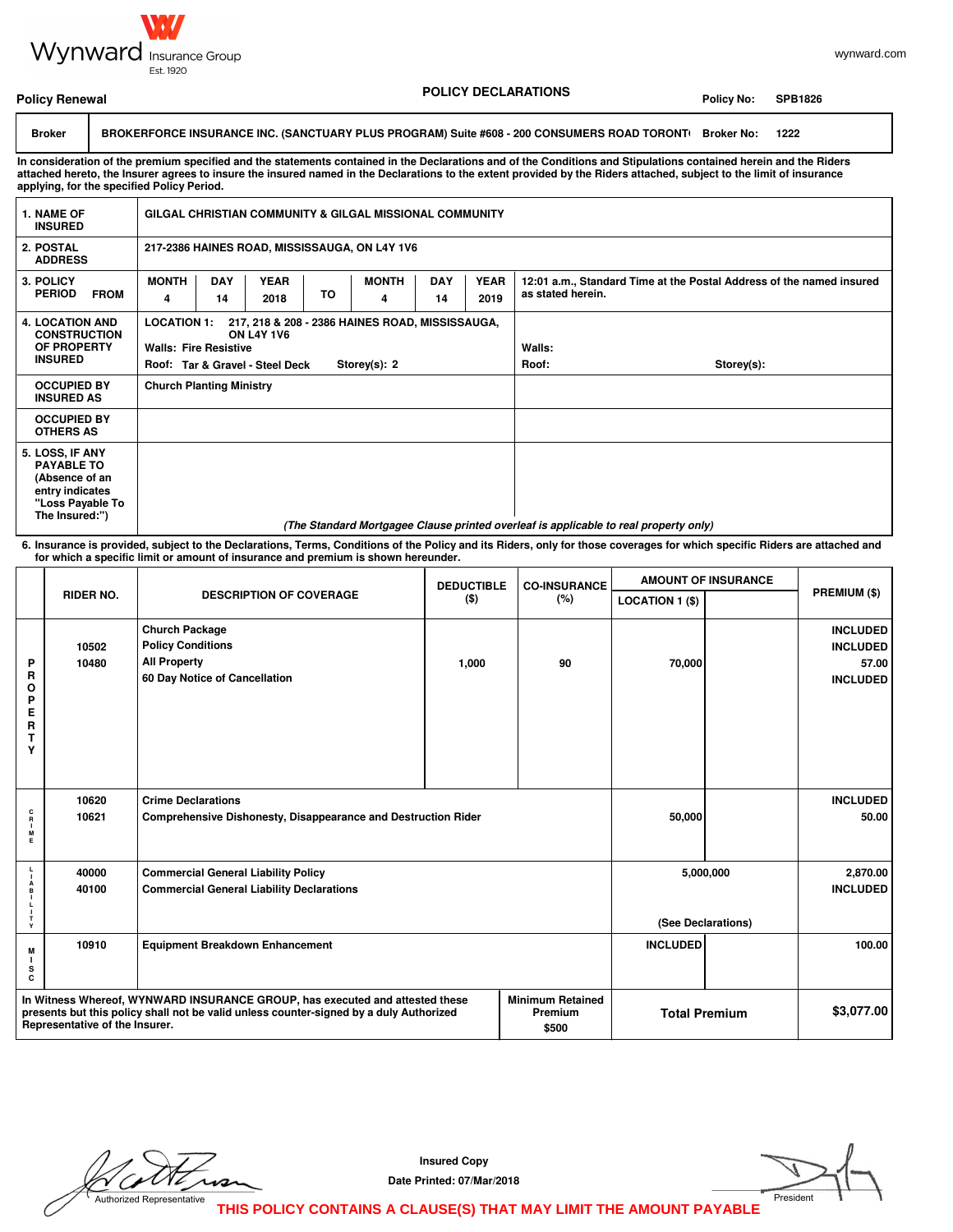## **GILGAL CHRISTIAN COMMUNITY & GILGAL MISSIONAL COMMUNITY - Policy 0206661CH01 Wynward Insurance Group**

#### **Supplement Declarations**

Item #1: Church Plant List: .

Home Plants

- 1. Faith and Vision Kingdom Fellowship 31 Coolwater Drive, Brampton, ON L6R 0X4
- 2. Gods Dwelling Place Fellowship 314 Rexdale Boulevard, Toronto, ON M9W 1R6
- 3. Harvest Glory Gospel Church Various Home Location Marked Weekly
- 4. Harvest Time Community Fellowship 9 Haldon Avenue, Toronto, ON M4C 4P5
- 5. Hope Outreach Community Centre 2878 Trulls Road, Courtice, ON L1E 2N4
- 6. Hawthorne Place 2045 Finch Avenue West, North York, ON M3N 1M9
- 7. Iglesia Sendas Antiguas Del Dios Viviente 24-160 Main Street South, Brampton, ON L6W 2E1
- 8. Igreja Restauracion Cristo Vive 749 Kenora Avenue, Oshawa ON L1J 1K7

9. Joy Unspeakable - 24-160 Main Street South, Brampton, ON L6W 2E1

- 10. Shekinah Open Door Fellowship 319 Pressed Brick Dr., Brampton, ON. L6V 4L2
- 11. The Rising of The Sun Healing Fellowship 31 Gardens Crescent, East York ON M4B 1T4
- 12. United In Vision Family Vision 157 Countryside Drive, Sudbury, ON P3E 5A2

13. Iglesia Casa de Oracion - 255 Rutherford Road S. (Second Floor), Brampton, ON L6W 4N7 Pr. Saul Mejia Moz

14. Iglesia Passion de Multitudes - 217 & 218 - 2386 Haines Road, Mississauga, ON L4Y 1Y6 Ps. Miguel Angelo Gallegos

Churches with their Own Separate Location:

- 15. Breakthrough Walls Church 2180 Howard Avenue, Windsor, Ontario N8X 3T9
- 16. City Revival Church 171 Dunn Ave, Toronto, ON M6K 2R8
- 17. Cornerstone Church 217 & 218 2386 Haines Road, Mississauga, ON L4Y 1Y6
- 18. Daily Hope Community Church 1745 Dundas Street East, Mississauga ON L4X 3A4
- 19. Legacy Christian Community 2 Legacy Drive, Markham, ON L3S 2M8
- 20. Trinity House of Hope Fellowship 3 & 4 2050 Dundas Street East, Mississauga, ON L4X 1L9
- 21. World of Faith 255 Rutherford Road South, 2nd Floor, Brampton, ON L6W 4N7
- 22. Christ Mission Across the Seas Call to Serve 676 Rymal Road East, Unit B, Hamilton, ON L8W 1B3
- 23. Kingdom Impact Church 6 Kilburn Place Etobicoke Ontario M9R 2X5
- 24. Iglesia Avivamento Ahora 7971 Kipling Avenue, Woodbridge ON L4L 2Z8
- 25. Third Heaven 22-90 Signet Drive, North York, ON M9L 1T5
- 26. Gods Amazing Love Fellowship 3576 St. Clair Avenue East, Toronto ON M1K 1M2
- 27. Lord of Hosts Hamilton 40 Bay Street South, Homewood Suites by Hilton, 2nd Floor, Room E, Hamilton ON L8P 1H6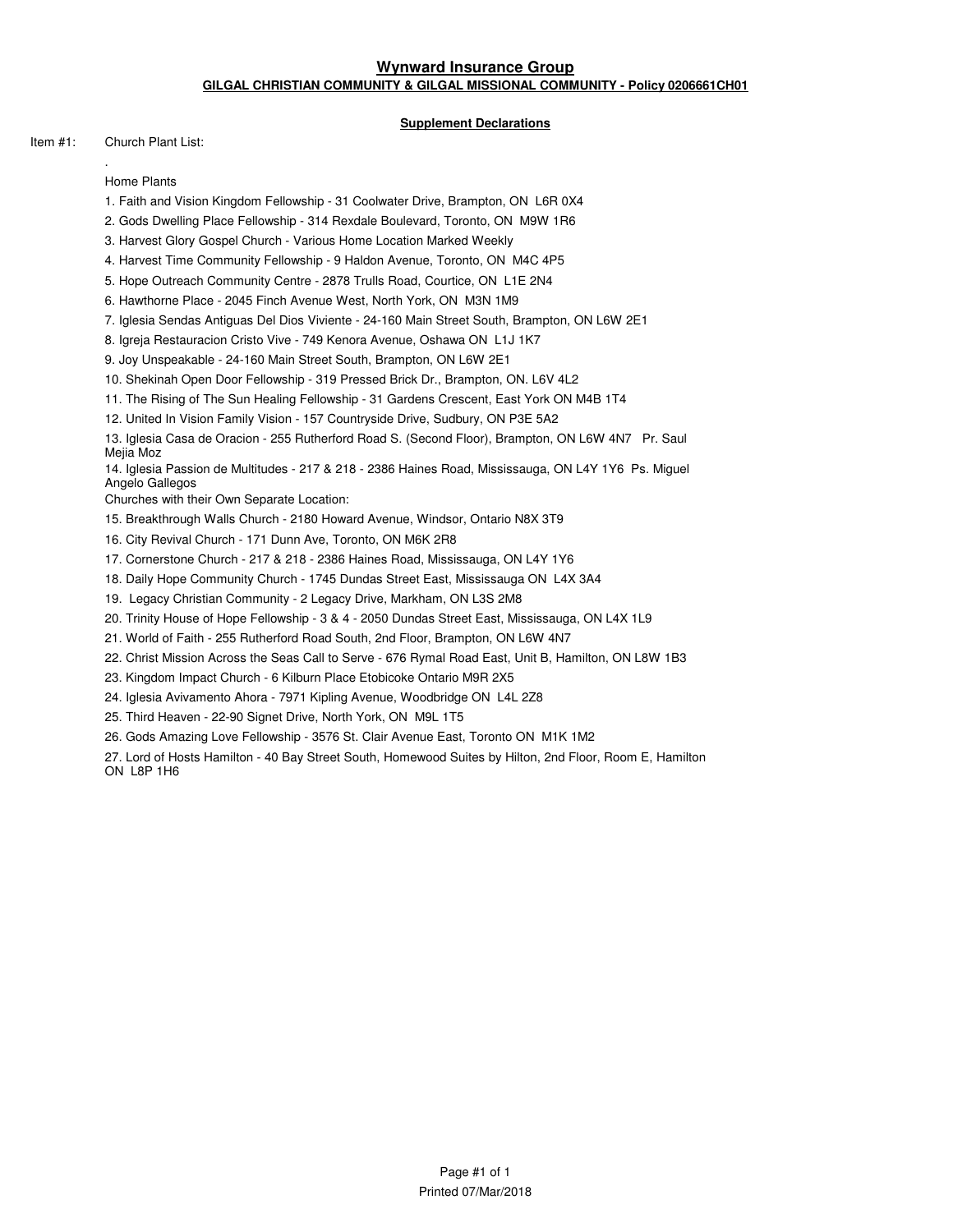

## **MORTGAGE CLAUSE**

**(This clause applies to building only unless otherwise specified)**

wynward.com

#### Approved by The Insurance Bureau of Canada IT IS HEREBY PROVIDED AND AGREED THAT:

1. **Breach of Conditions by Mortgagor, Owner or Occupant** - This insurance and every documented renewal thereof - AS TO THE INTEREST OF THE MORTGAGEE ONLY THEREIN - is and shall be in force notwithstanding any act, neglect, omission or misrepresentation attributable to the mortgagor, owner or occupant of the property insured, including transfer of interest, any vacancy or non-occupancy, or the occupation of the property for purposes more hazardous than specified in the description of the risk;

PROVIDED ALWAYS that the Mortgagee shall notify forthwith the Insurer (if known) of any vacancy or non-occupancy extending beyond thirty (30) consecutive days, or of any transfer of interest or increased hazard THAT SHALL COME TO HIS KNOWLEDGE, and that every increase of hazard (not permitted by the policy) shall be paid for by the Mortgagee - on reasonable demand - from the date such hazard existed, according to the established scale of rates for the acceptance of such increased hazard, during the continuance of this insurance.

2. **Right of Subrogation** - Whenever the Insurer pays the Mortgagee any loss award under this policy and claims that - as to the Mortgagor or Owner no liability therefore existed, it shall be legally subrogated to all rights of the Mortgagee against the Insured; but any subrogation shall be limited to the amount of such loss payment and shall be subordinate and subject to the basic right of the Mortgagee to recover the full amount of its mortgage equity in priority to the Insurer; or the Insurer may at its option pay the Mortgagee all amounts due or to become due under the mortgage or on the security thereof, and shall thereupon receive a full assignment and transfer of the mortgage together with all securities held as collateral to the mortgage debt.

3. **Other Insurance** - If there be other valid and collectible insurance upon the property with loss payable to the Mortgagee - at law or in equity - then any amount payable thereunder shall be taken into account in determining the amount payable to the Mortgagee.

4. **Who May Give Proof of Loss** - In the absence of the Insured, or the inability, refusal or neglect of the Insured to give notice of loss or deliver the required Proof of Loss under the policy, then the Mortgagee may give the notice upon becoming aware of the loss and deliver as soon as practicable the Proof of Loss.

5. **Termination** - The term of this mortgage clause coincides with the term of the policy;

PROVIDED ALWAYS that the Insurer reserves the right to cancel the policy as provided by Statutory provision but agrees that the Insurer will neither terminate nor alter the policy to the prejudice of the Mortgagee without the notice stipulated in such Statutory provision.

6. **Foreclosure** - Should title or ownership to said property become vested in the Mortgagee and/or assigns as owner or purchaser under foreclosure or otherwise, this insurance shall continue until expiry or cancellation for the benefit of the said Mortgagee and/or assigns.

SUBJECT TO THE TERMS OF THIS MORTGAGE CLAUSE (and these shall supersede any policy provisions in conflict therewith BUT ONLY AS TO THE INTEREST OF THE MORTGAGEE), loss under this policy is made payable to the Mortgagee.

#### **NOTICE CONCERNING PERSONAL INFORMATION**

By purchasing insurance from Wynward Insurance Group, you provide us with your consent for the collection, use and disclosure of your personal information, including that previously collected, for the purpose of: communicating with you; assessing your application for insurance and underwriting your policies; evaluating claims; detecting and preventing fraud; analyzing business results and acting as required or authorized by law. You can obtain further information about our Personal Information Protection Policy from our Head Office or at [www.wynward.com.](http://www.wynward.com/)

| SHORT RATE CANCELLATION TABLE (% of premium to return)      |          |                         |          |                        |          |                        |          |                        |          |                        |                  |
|-------------------------------------------------------------|----------|-------------------------|----------|------------------------|----------|------------------------|----------|------------------------|----------|------------------------|------------------|
| Does not apply to policies with term not equal to 12 months |          |                         |          |                        |          |                        |          |                        |          |                        |                  |
| Time-on-<br>Risk (Days)                                     | Return % | Time-on-<br>Risk (Days) | Return % | Time-on-Risk<br>(Days) | Return % | Time-on-Risk<br>(Days) | Return % | Time-on-Risk<br>(Days) | Return % | Time-on-Risk<br>(Days) | Return %         |
|                                                             |          |                         |          |                        |          |                        |          |                        |          |                        |                  |
| $\mathbf{1}$                                                | 95       | $37 - 40$               | 79       | $95 - 98$              | 63       | $154 - 156$            | 47       | $219 - 223$            | 31       | $292 - 296$            | 15               |
| $\overline{2}$                                              | 94       | $41 - 43$               | 78       | $99 - 102$             | 62       | $157 - 160$            | 46       | $224 - 228$            | 30       | $297 - 301$            | 14               |
| $3 - 4$                                                     | 93       | $44 - 47$               | 77       | $103 - 105$            | 61       | $161 - 164$            | 45       | $229 - 232$            | 29       | $302 - 305$            | 13               |
| $5 - 6$                                                     | 92       | $48 - 51$               | 76       | $106 - 109$            | 60       | $165 - 167$            | 44       | $233 - 237$            | 28       | $306 - 310$            | 12               |
| $7 - 8$                                                     | 91       | $52 - 54$               | 75       | $110 - 113$            | 59       | $168 - 171$            | 43       | $238 - 241$            | 27       | $311 - 316$            | 11               |
| $9 - 10$                                                    | 90       | $55 - 58$               | 74       | $114 - 116$            | 58       | $172 - 175$            | 42       | $242 - 246$            | 26       | $315 - 319$            | 10               |
| $11 - 12$                                                   | 89       | $59 - 62$               | 73       | $117 - 120$            | 57       | $176 - 178$            | 41       | $247 - 250$            | 25       | $320 - 323$            | 9                |
| $13 - 14$                                                   | 88       | $63 - 65$               | 72       | $121 - 124$            | 56       | 179 - 182              | 40       | $251 - 255$            | 24       | $324 - 328$            | 8                |
| $15 - 16$                                                   | 87       | $66 - 69$               | 71       | $125 - 127$            | 55       | $183 - 187$            | 39       | $256 - 260$            | 23       | $329 - 332$            | $7\overline{ }$  |
| $17 - 18$                                                   | 86       | $70 - 73$               | 70       | $128 - 131$            | 54       | 188 - 191              | 38       | $261 - 264$            | 22       | 333 - 337              | 6                |
| $19 - 20$                                                   | 85       | $74 - 76$               | 69       | $132 - 135$            | 53       | 192 - 196              | 37       | $265 - 269$            | 21       | $338 - 342$            | 5                |
| $21 - 22$                                                   | 84       | $77 - 80$               | 68       | $136 - 138$            | 52       | $197 - 200$            | 36       | $270 - 273$            | 20       | $343 - 346$            | $\overline{4}$   |
| $23 - 25$                                                   | 83       | $81 - 83$               | 67       | $139 - 142$            | 51       | $201 - 205$            | 35       | $274 - 278$            | 19       | $347 - 351$            | 3                |
| $26 - 29$                                                   | 32       | $84 - 87$               | 66       | $143 - 146$            | 50       | $206 - 209$            | 34       | $279 - 282$            | 18       | $352 - 355$            | 2                |
| $30 - 32$                                                   | 81       | $88 - 91$               | 65       | 147 - 149              | 49       | $210 - 214$            | 33       | $283 - 287$            | 17       | $356 - 360$            | $\mathbf{1}$     |
| $33 - 36$                                                   | 80       | $92 - 94$               | 64       | $150 - 153$            | 48       | $215 - 218$            | 32       | $288 - 291$            | 16       | $361 - 366$            | $\boldsymbol{0}$ |

#### **CANCELLATION OF PO L I CY**

IN CONSIDERATION OF A RETURN PREMIUM TO BE CALCULATED AS PROVIDED IN THE POLICY CONDITIONS, I/WE HEREBY REQUEST CANCELLATION OF POLICY NO.. **AND ANY RENEWAL THEREOF, AS FROM THE ..................DAY OF ..........................20** ........ **AND I/ WE HEREBY REL.EASE THE INSURER FROM ALL LIABILITY UNDER THE SAID POLICY INCLUDING RENEWAL THEREOF, AS FROM THE AFOREMENTIONED DATE OF CANCELATION. DATED AT...........................................................................** ……………………………………………………………………..........................................................

……………………………………………………………………..........................................................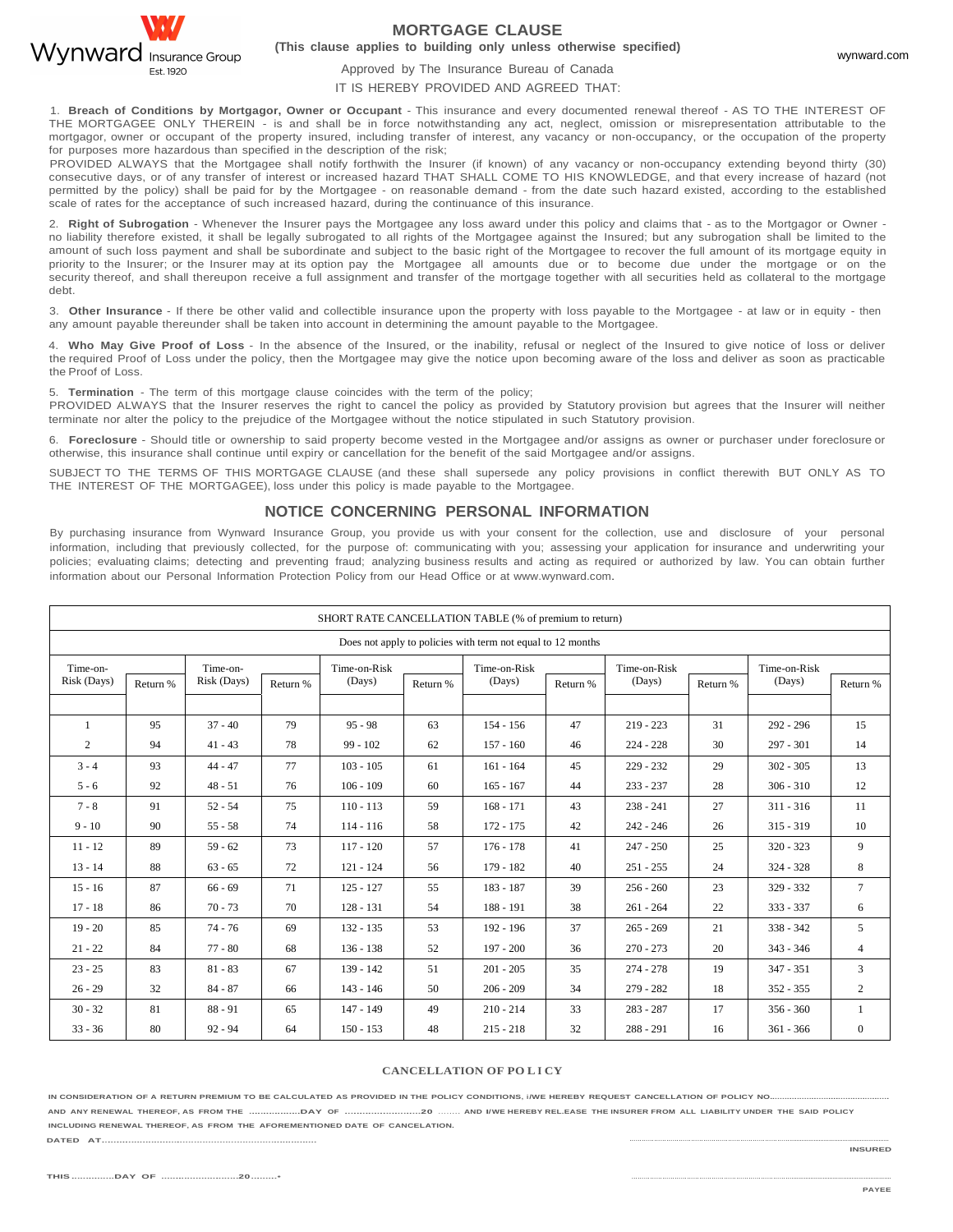## **COMPREHENSIVE DISHONESTY DISAPPEARANCE AND DESTRUCTION RIDER**

## **DECLARATIONS**

## **WYNWARD INSURANCE GROUP**

(Herein called the Company)

## **POLICY NO.63%1826**

Item 1 Insurance is provided only with respect to those of the following Insuring Agreements for which a Limit of Liability and a premium applicable thereto are shown:

| <b>Insuring Agreement</b>    | Coverage                                                                       | <b>Limits of Liability</b>  |
|------------------------------|--------------------------------------------------------------------------------|-----------------------------|
| Insuring Agreement I         | Employee Dishonesty Coverage - Form A<br>Employee Dishonesty Coverage - Form B | \$100,000<br>\$ NOT COVERED |
| Insuring Agreement II        | Loss Inside the Premises Coverage                                              | \$50,000                    |
| Insuring Agreement III       | Loss Outside the Premises Coverage                                             | \$50,000                    |
| Insuring Agreement IV        | Money Order and Counterfeit Paper Currency Coverage                            | \$50,000                    |
| Insuring Agreement V         | Depositors Forgery Coverage                                                    | \$50,000                    |
| If added by endorsement:     |                                                                                |                             |
| <b>Insuring Agreement VI</b> | Credit Card Forgery Coverage Endorsement 10622                                 | \$50,000                    |
| Insuring Agreement VII       | Computer Fraud and Transfer Fraud Endorsement 10623                            | \$50,000                    |
|                              | \$ AS PER POLICY DECLARATIONS<br><b>Total Premium</b>                          |                             |

## Item 2

The liability of the Insurer is subject to the terms of the following endorsements when listed and attached hereto:

1) Auditing Expenses Endorsement, Form 10624 - \$50,000